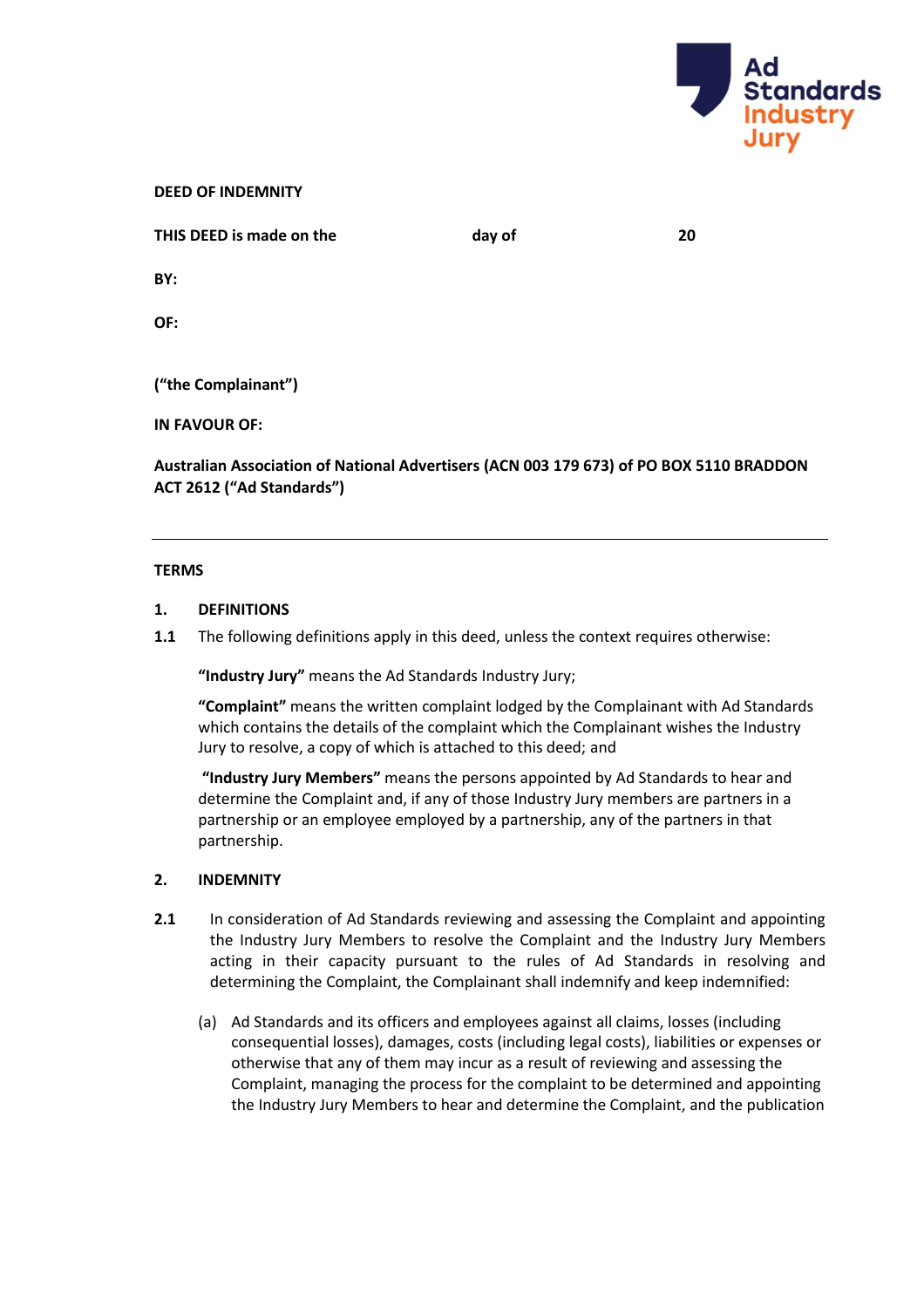

of the decision and any other act manner or thing relating to the review, assessment and determination of the Complaint and management of the process; and

- (b) the Industry Jury Members and each of them against all claims, losses (including consequential losses), damages, costs (including legal costs), liabilities or expenses or otherwise that the Industry Jury Members may incur as a result of the Industry Jury Members acting in their capacity as members of the Industry Jury to determine the Complaint, the publication of the decision, or any other act manner or thing related to the duties to be performed by the Industry Jury Members in their appointment as an Industry Jury Member.
- **2.2** The indemnity in clause 2.1 does not apply to the extent that any such loss, damage, cost, charge expense or other liability was caused by the fraud or negligence of Ad Standards, its officers or employees, or the Industry Jury Members.

# **3. Release**

The Complainant releases Ad Standards and its officers and employees, the Industry Jury Members and each of them from all manner of actions, suits, causes of action, arbitration, debts, dues, costs, claims, demands, interest, verdicts and judgments whatsoever both at law and in equity or arising under the provisions of statute which the Complainant could, would, or might at any time in the future have against Ad Standards, its directors, officers, servants or agents, the Industry Jury Members or any of them in respect of any of their act or omissions in relation to the Complaint.

# **4. General**

This deed is governed by the law in force in New South Wales and the Complainant submits to the non-exclusive jurisdiction of the Courts of that State.

# **EXECUTION**

**Executed as a deed.**

*[Company with two directors]*

**Signed, sealed and delivered** by the **Complainant** in accordance with section 127 of the Corporations Act 2011 (Cth) by**:**

Signature of director/company secretary Signature of director

Print Name **Print Name**